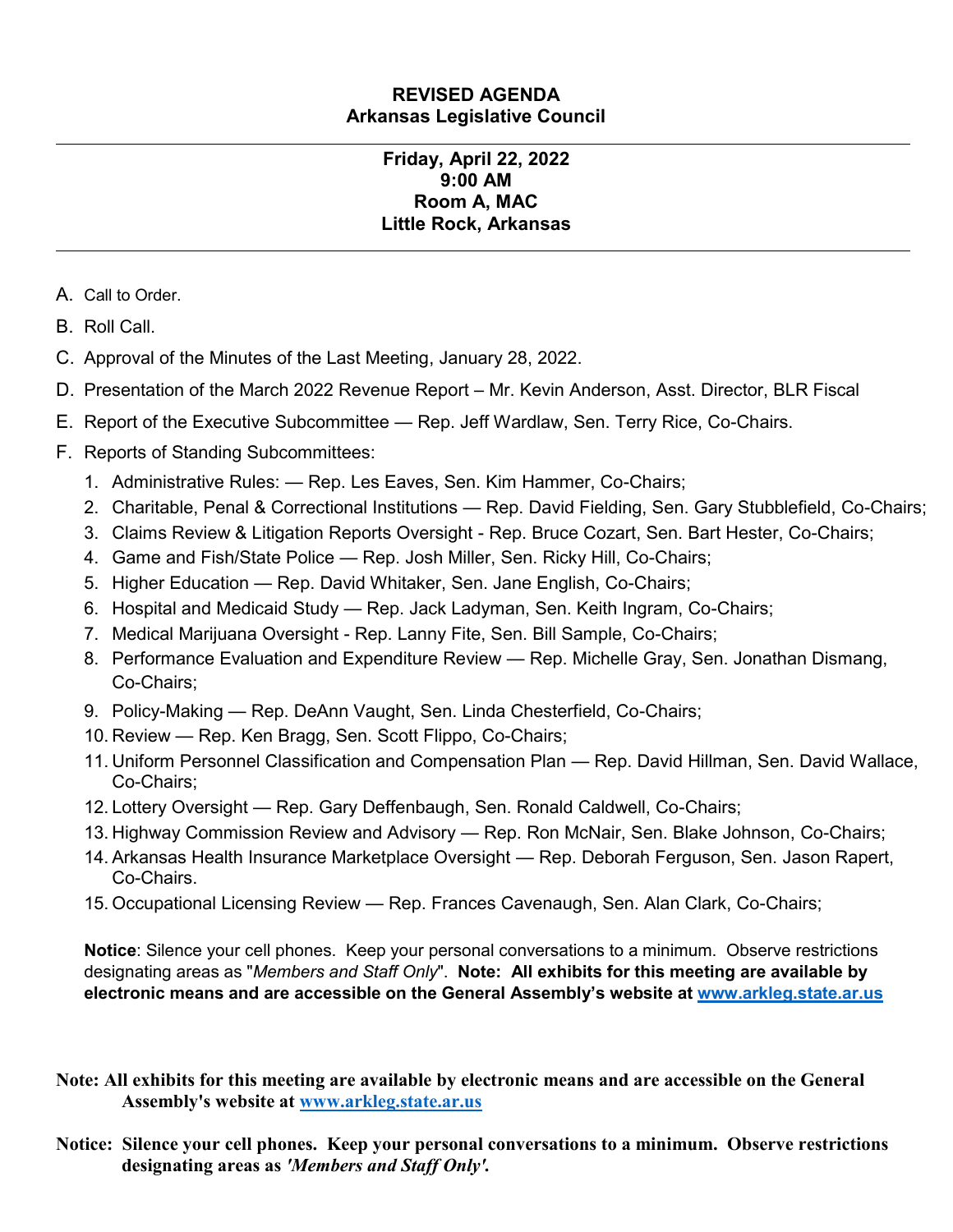## G. **Reports of Interim or Special Committees:** *(none)*

#### H. **Review of Communications:**

- 1. **Arkansas Deaf and Hard of Hearing Telecommunications Services**, 2021 Annual Report of audit and activities, submitted pursuant to A.C.A § 25-29-107 and A.C.A §25-29-110.
- 2. **Arkansas Department of Emergency Management, Arkansas 911 Board,** 2021 Annual report on the review and assessment of sustainability and the feasibility of further reduction of the required number of public safety answering points resulting from the standardization of operational processes and training and the implementation of next generation 911 service, submitted pursuant to A.C.A. §12-10-305.
- 3. **Arkansas Public Employees Retirement System**, Request for the Legislative Council's review of the partial equity ownership investments with the following, submitted pursuant to A.C.A § 19-11- 1302:
	- a. Carlyle Property Investors ("CPI");
	- b. Clarion Partners Lion Industrial Trust; and
	- c. Principal Enhanced Property Fund.

#### 4. **Arkansas Teacher Retirement System:**

- a. Request, submitted pursuant to A.C.A § 19-11-1303, for the Legislative Council's retrospective review of the imminent need partial equity ownership investments;
	- i. Big River Steel Tax Credits Revenue Stream
	- ii. Silver Point Capital Fund, L.P.;
	- iii. SK Capital Partners VI, L.P.;
	- iv. Thoma Bravo Fund XV, L.P.;
	- v. Thoma Bravo Discover Fund IV, L.P.;
	- vi. Thoma Bravo Explore Fund II, L.P.; and
	- vii. Franklin Park Corporate Finance Access Fund II, L.P.
- b. Request for Legislative Council's review of Investment Summaries, submitted pursuant to A.C.A. §19-11-1302.
	- i. KKR Diversified Core Infrastructure Fund, L.P.;
	- ii. Arlington Capital Partners VI, L.P.;
	- iii. Franklin Park Venture Capital Fund XIV, L.P.
- 5. **Bureau of Legislative Research,** Report on travel recommendations for members of the General Assembly attending conferences other than SLC, CSG, NCSL, ALEC, or the Energy Council submitted pursuant to Legislative Council travel policy.
- 6. **Black River Technical College**, Freedom of Expression Policy report of the course of action implemented to ensure compliance with the requirements set forth in A.C.A. § 6-60-1008 of Act 184 of 2019.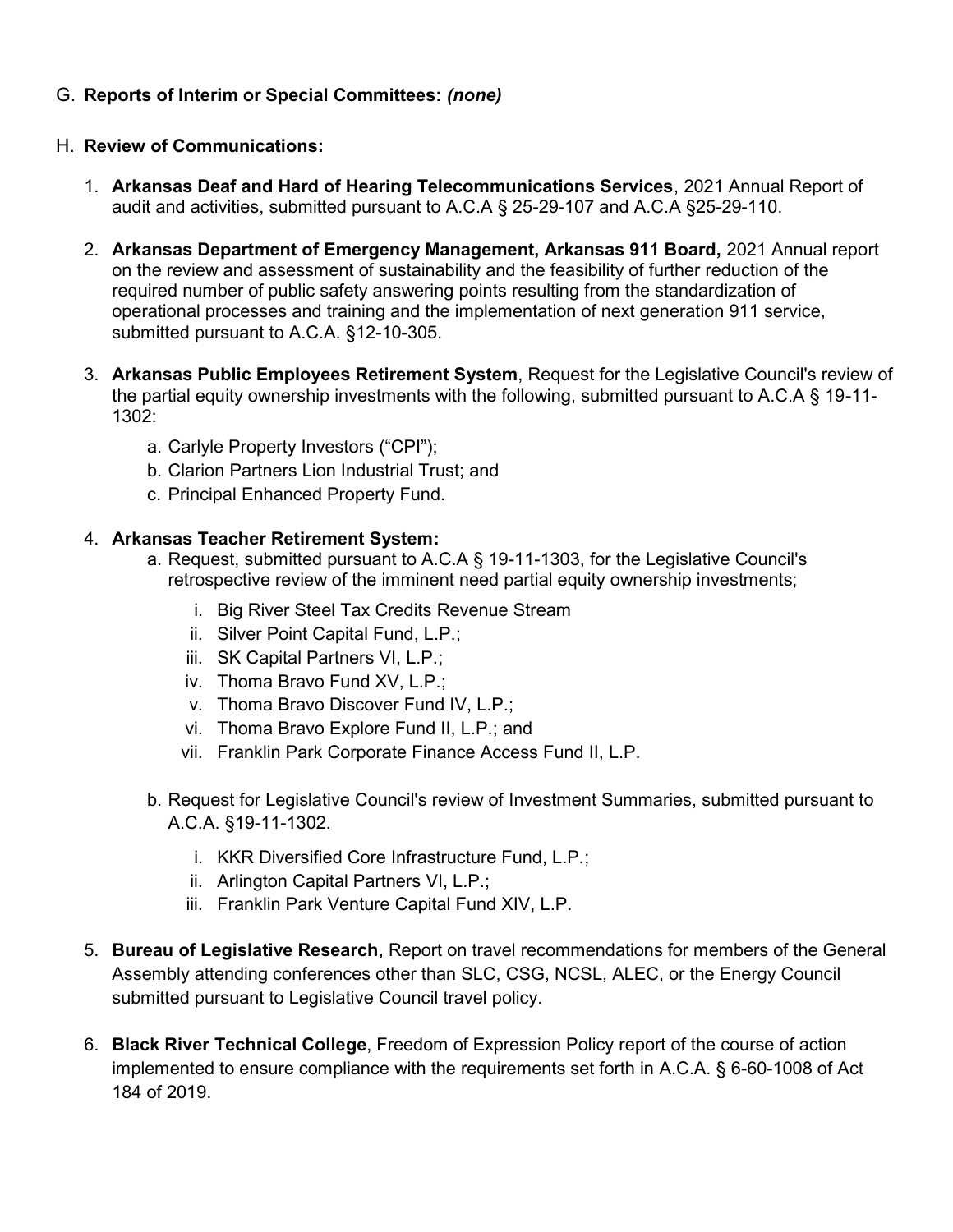### 7. **Department of Commerce:**

- a. **Arkansas Development Finance Authority**, Request for the Legislative Council's review of the following Program Fact Sheets, submitted pursuant to A.C.A. § 15-5-212(b).
	- i. State Agencies Facilities Revenue Refunding Bonds ADEQ (\$16,615,000\*);
	- ii. Capital Improvement and Revenue Refunding Bonds Conway Christian (\$5,030,000);
	- iii. State Agencies Facilities Revenue Refunding Bonds DAH (\$6,350,000);
	- iv. Educational Facilities Revenue Bonds Exalt Academy SWLR (\$1,200,000);
	- v. Educational Facilities Revenue Refunding Bonds Pulaski Academy (\$19,530,000).
- b. **Arkansas Economic Development Commission, Division of Rural Services**, proposed approval of funding for Rural Community Grants for Cycle 2 of Fiscal Year 2022, submitted pursuant to Section 48 of Act 1010 of the 2021 Regular Session.
- c. **Arkansas Securities Department,** Quarterly report of all funds received from any external fund transactions recognized or required through court orders or settlement agreements during the 3rd quarter of Fiscal Year 2022, submitted pursuant to Section 6 of Act 52 of the 2021 Regular Session;

## 8. **Department of Correction:**

- a. **Arkansas Parole Board**, Monthly performance report on parole applications and outcomes for March 2022 (*reports for January & February 2022 retained in file)*, submitted pursuant to A.C.A. § 16-93-210;
- b. **Division of Community Correction**, Report on the Community Correction Centers' population totals and Parole and Probation Services' caseload information as of April 1, 2022 (*reports as of February 1 & March 1, 2022 retained in file);*
- c. **Division of Correction**, Statewide Population Report as of April 11, 2022 (*reports as of February 7 & March 7, 2022 retained in file)*.

#### 9. **Department of Education:**

a. **Division of Higher Education,** Employee-Relative Disclosure Report for quarter ending December 31, 2021, submitted pursuant to Executive Order 98-04.

#### 10. **Department of Finance and Administration**:

a. **Division of Budget and Finance**, Monthly General Revenue Report for March 2022 (*reports for January & February 2022 retained in file)*.

# 11. **Department of Human Services**:

a. **Office of the Secretary,** Semi-Annual Voter Registration Report for the period July-December 2021, submitted pursuant to Section 8(d) of Amendment 51 to the Arkansas Constitution.

# 12. **Department of Parks, Heritage, and Tourism:**

a. **Capitol Zoning District Commission**, Monthly activity report for April 2022 *(reports for February & March 2022 retained in file)*, submitted pursuant to A.C.A. § 22-3-311.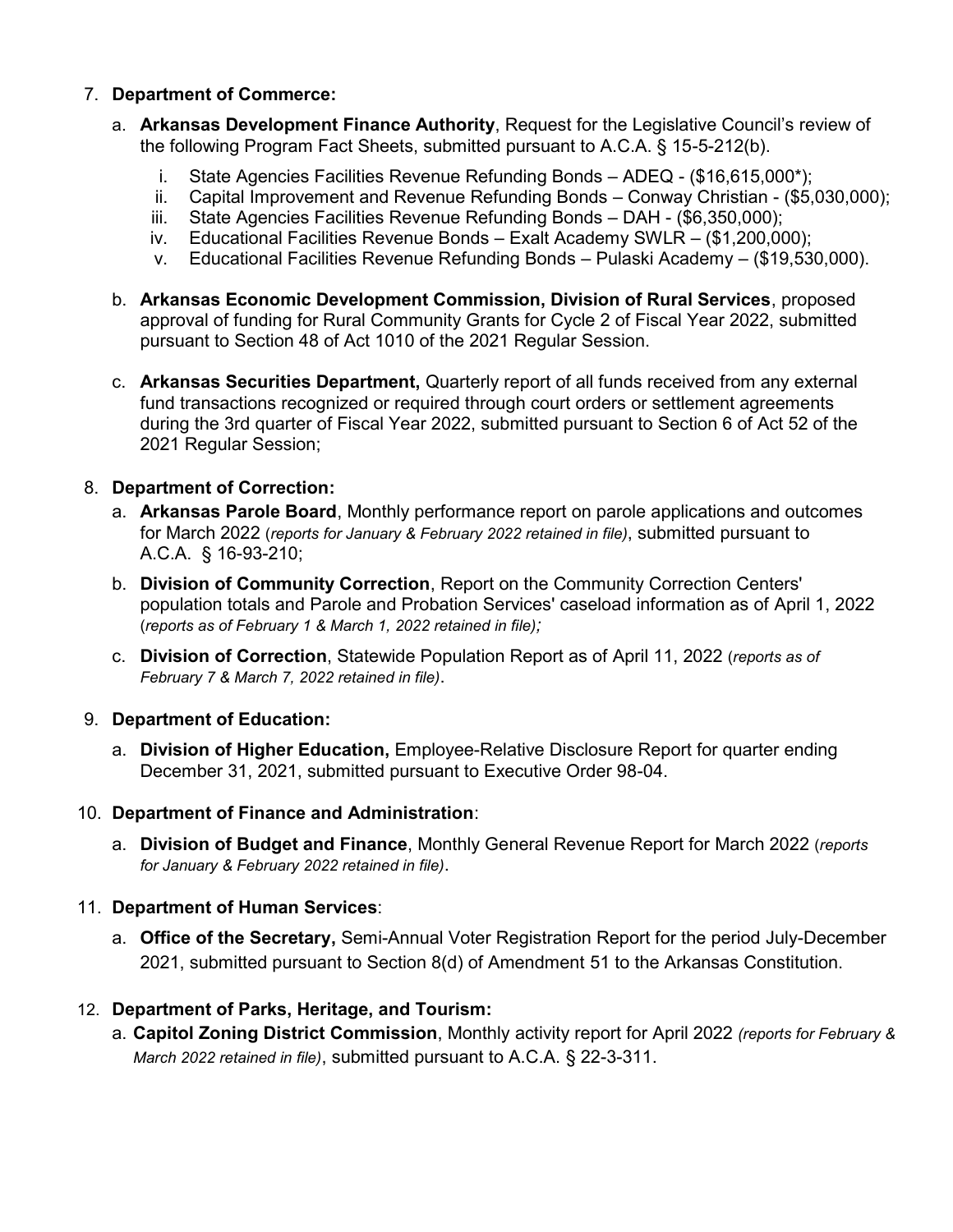### 13. **Department of Public Safety**:

a. **Arkansas State Police**, Monthly activity report for March 2022 regarding activity and condition of the Uniformed Employee Health Insurance Plan, submitted pursuant to Section 42 of Act 995 of the 2021 Regular Session.

#### 14. **Department of Transformation and Shared Services:**

- a. **Division of Building Authority,** Monthly performance report pertaining to capital improvement activities (design and construction) for March 2022 (*reports for January & February 2022 retained in file)*, submitted pursuant to A.C.A. § 22-2-108(13);
- b. **Division of Building Authority,** Quarterly report pertaining to leasing of State owned real property to non-state entities and the transfer of DBA's property to non-state entities from January 1 - March 31, 2022, submitted pursuant to A.C.A. § 22-6-117.

## 15. **Public Service Commission**:

- a. **Public Service Commission,** Quarterly Report concerning operation of the Extension of Telecommunications Facilities Fund (ARETFF) for the period of October - December 2021, submitted pursuant to A.C.A. § 23-17-404(e)(7)(A)(i).
- b. **Public Service Commission**, Quarterly Report of Rate Cases for the quarter ending December 31, 2021, submitted pursuant to A.C.A. § 23-4-420.
- 16. **University of Arkansas for Medical Sciences (UAMS),** 2021 Annual Report to the Governor and ALC on the Arkansas Rural Medical Practice Student Loan and Scholarship Program, submitted pursuant to A.C.A. § 6-81-711.

#### I. **New Business:**

- 1. **Department of Commerce,** Presentation of the Arkansas Broadband Master Plan Executive Summary.
	- Presented by Mr. Jim Hudson, Deputy Director of Operations & General Counsel, AEDC

#### J. **New Interim Study Proposals and Interim Resolutions:**

- 1. **Interim Study Proposal 2021-116, by Senator Keith Ingram,** to request the Arkansas Legislative Council study the need for additional research into the diagnosis-related group methodology conversion for hospital reimbursement systems under the Arkansas Medicaid program.
- 2. **Interim Study Proposal 2021-118, by Senator Keith Ingram**, an Act to create the Arkansas State Rapid DNA Technology, Public Safety, and Privacy Improvement Task Force.
- 3. **Interim Study Proposal 2021-117, by Senator Mark Johnson**, for an Act to amend the provisions of Arkansas Constitution, Amendments 91 and 101, to provide that proceeds generated under Arkansas Constitution, Amendment 91, may be applied to multilane highway improvements; to amend Arkansas Constitution, Amendments 91 and 101, pursuant to the authority granted by Arkansas Constitution, Article 5, § 1; to declare an emergency; and for other purposes.